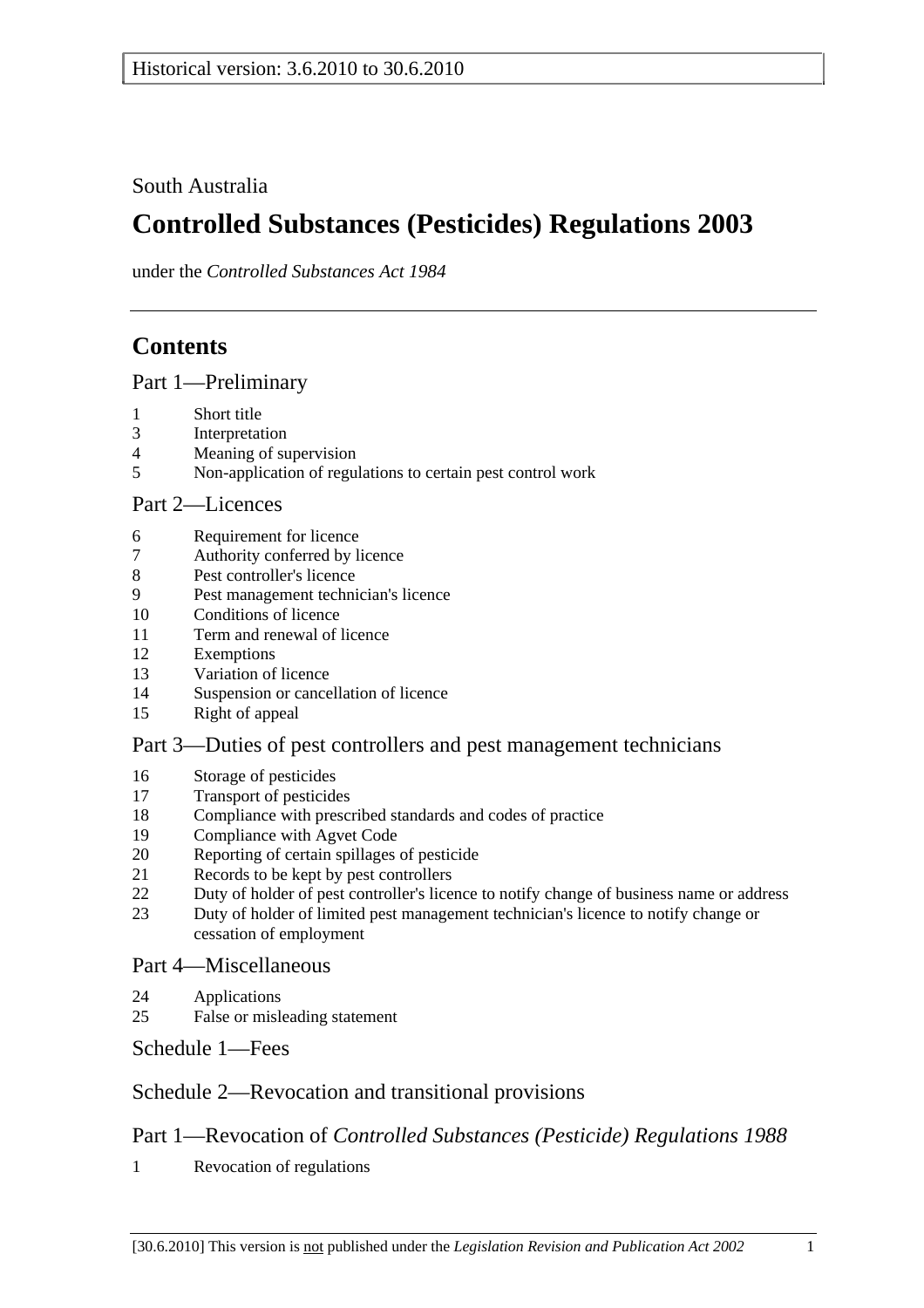#### Part 2—Transitional provisions

- 2 Interpretation
- 3 Continuation of licences
- 4 Continuation of exemptions

Legislative history

## **Part 1—Preliminary**

#### **1—Short title**

These regulations may be cited as the *Controlled Substances (Pesticides) Regulations 2003*.

### **3—Interpretation**

In these regulations, unless the contrary intention appears—

*Act* means the *Controlled Substances Act 1984*;

*Agvet Code* means the *Agvet Code of South Australia* (see section 5 of the *Agricultural and Veterinary Chemicals (South Australia) Act 1994*);

*approved label* has the meaning given by the Agvet Code;

*director*, in relation to a body corporate, has the same meaning as in the *Corporations Act 2001* of the Commonwealth;

*disposal*, in relation to pesticide, means—

- (a) disposal of unused pesticide; or
- (b) disposal of a container that has been used to hold pesticide;

*employ* includes engage under a contract for services;

*licensing authority* means the person or body designated from time to time by the Minister by instrument in writing as the licensing authority for the purposes of these regulations;

*Part 7 permit* means a permit under Part 7 of the Agvet Code;

*pest* has the meaning given by the Agvet Code;

*pest control business* means a business in which pest control work is performed for another for fee or reward;

*pest controller* means a person who carries on a pest control business;

*pest control work* means using a pesticide to—

- (a) kill, stupefy or repel a pest; or
- (b) inhibit the feeding of a pest; or
- (c) modify the physiology of a pest to alter its natural development or reproductive capacity,

and includes measuring, mixing, weighing or otherwise preparing a pesticide for such use;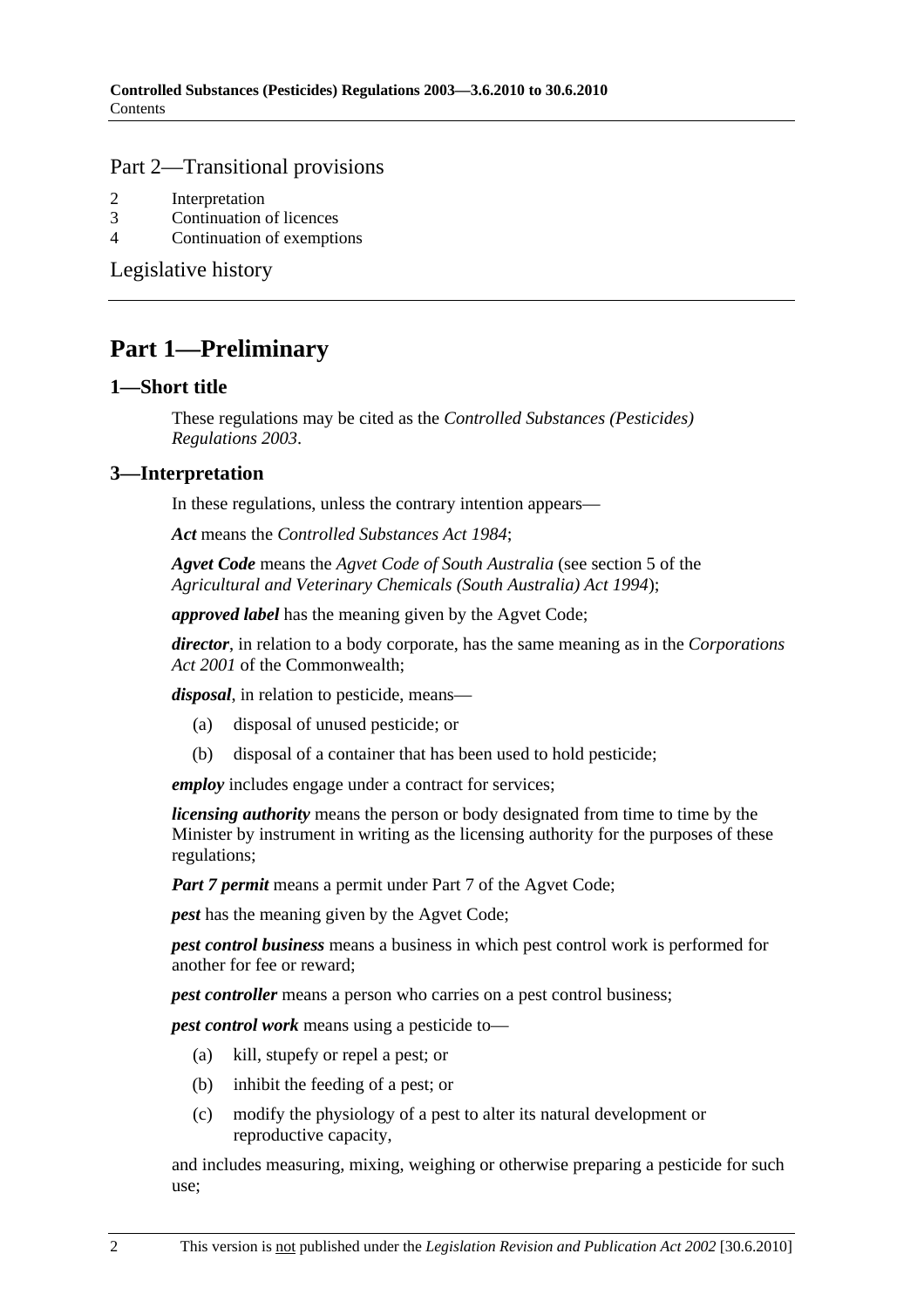*pesticide* means a substance or preparation that—

- (a) contains any proportion of a poison listed in schedule 5, schedule 6 or schedule 7 of the *Uniform Poisons Standard*, as defined in, modified by and incorporated into, the *Controlled Substances (Poisons) Regulations 1996*; and
- (b) is authorised under the Agvet Code for use for pest control work;

*pest management technician* means a person who personally performs pest control work in the course of a pest control business;

*pest management technician's licence* means a full pest management technician's licence or a limited pest management technician's licence.

#### **4—Meaning of supervision**

- (1) For the purposes of these regulations, pest control work is performed by a person under the supervision of another (the *supervisor*) if and only if—
	- (a) the pest control work is of a kind that the supervisor is licensed to perform; and
	- (b) the pesticides used in the pest control work are of a kind that the supervisor is licensed to use; and
	- (c) subject to subregulation (2), the supervisor is present within sight and sound of the person while the person is performing the work and is available—
		- (i) to advise or assist the person in the performance of the work; or
		- (ii) to intervene in the performance of the work,

as may be necessary in the circumstances of the case.

 (2) If, on application made by a pest controller who employs a person to perform pest control work under the supervision of another, the licensing authority determines that the competence of the person to perform pest control work is such that the level of supervision required by subregulation  $(1)(c)$  is unnecessary, that subregulation does not apply but instead the supervisor must be contactable in a manner approved by the licensing authority to provide advice or instruction to the person performing the pest control work, if necessary, while the person is performing the work.

#### **5—Non-application of regulations to certain pest control work**

These regulations do not apply in relation to pest control work consisting only of—

- (a) the application of glyphosate by means of—
	- (i) hand-held equipment with a tank having a maximum capacity of 15 litres or less; or
	- (ii) a brush or similar implement; or
- (b) measuring, mixing, weighing or otherwise preparing glyphosate for application by such means.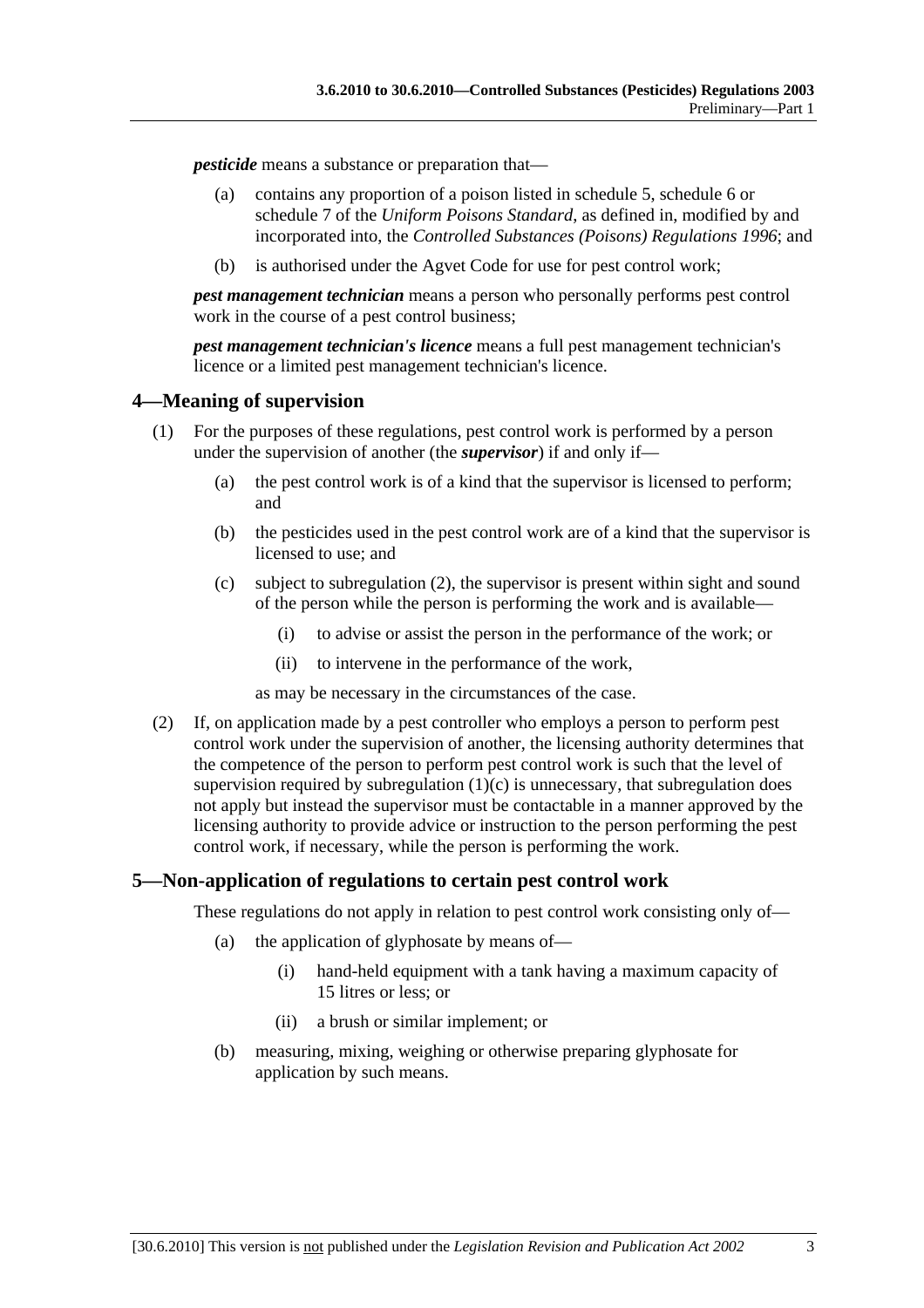## **Part 2—Licences**

### **6—Requirement for licence**

- (1) A person must not carry on a pest control business except as authorised by—
	- (a) a pest controller's licence under these regulations; or
	- (b) a commercial operator's licence issued under the *Agricultural and Veterinary Chemicals (Control of Use) Act 1995* of Tasmania as amended from time to time, or under an Act substituted for that Act; or
	- (c) registration as a commercial pesticide firm under the *Health Act 1911* of Western Australia as amended from time to time, or under an Act substituted for that Act.

Maximum penalty: \$5 000.

Expiation fee: \$315.

 (2) A person must not perform pest control work in the course of a pest control business except as authorised by a pest management technician's licence under these regulations.

Maximum penalty: \$5 000.

Expiation fee: \$315.

 (3) A person who carries on a pest control business must ensure that no person performs pest control work in the course of that business except as authorised by a pest management technician's licence under these regulations.

Maximum penalty: \$5 000.

Expiation fee: \$315.

## **7—Authority conferred by licence**

Subject to these regulations—

- (a) a pest controller's licence authorises the holder of the licence to carry on a pest control business in which pest control work of a kind specified in the licence using pesticides of a kind specified in the licence may be performed by the holder of a pest management technician's licence authorising pest control work of that kind by the use of pesticides of that kind;
- (b) a full pest management technicians's licence authorises the holder of the licence to perform pest control work of a kind specified in the licence using pesticides of a kind specified in the licence;
- (c) a limited pest management technician's licence authorises the holder of the licence to perform pest control work of a kind specified in the licence using pesticides of a kind specified in the licence under the supervision of the holder of a full pest management technician's licence.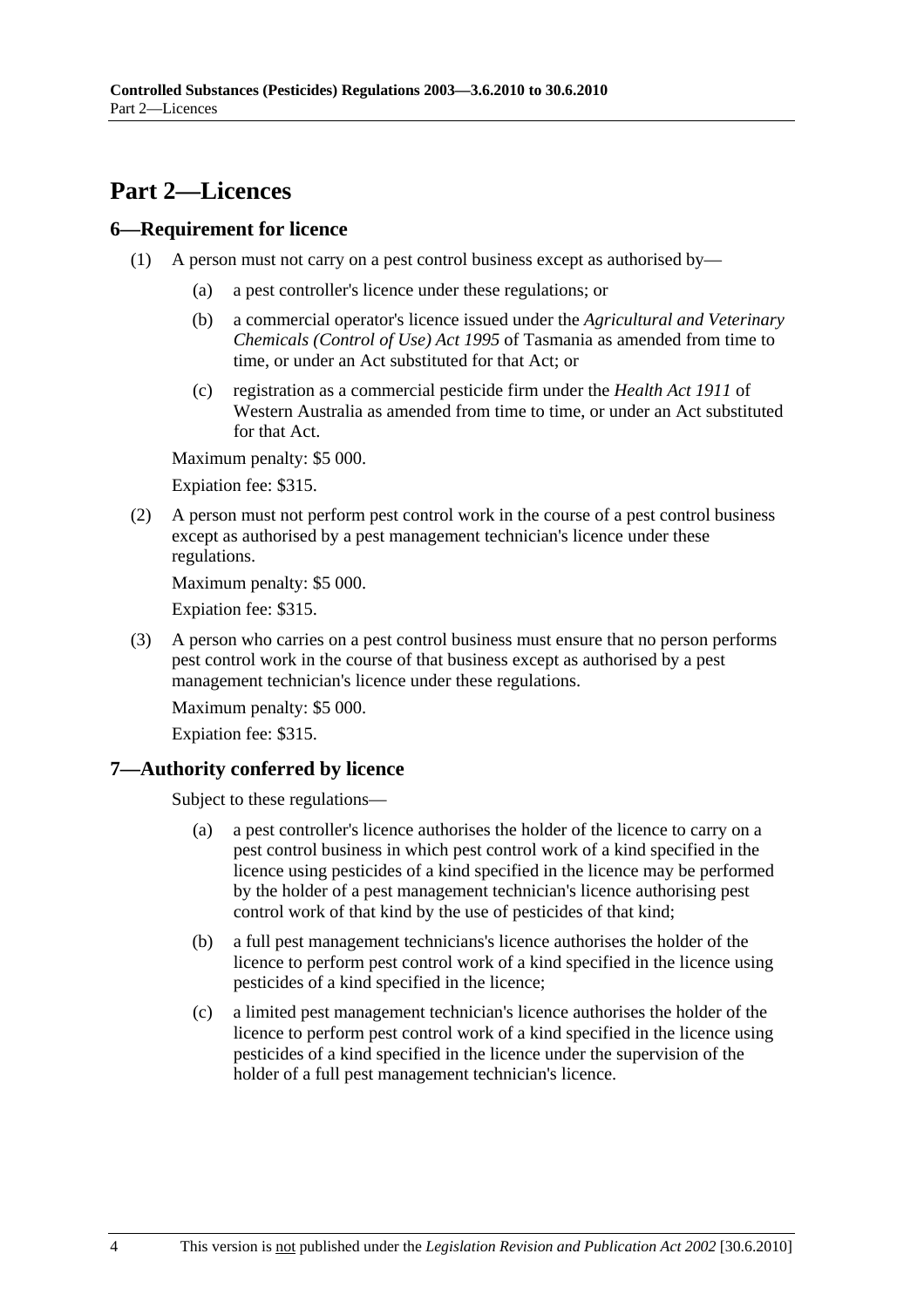#### **8—Pest controller's licence**

- (1) The licensing authority may grant an application for a pest controller's licence if satisfied—
	- (a) that the applicant—
		- (i) holds a full pest management technician's licence; or
		- (ii) employs a person who holds such a licence,

authorising the holder to perform pest control work of the kind, by the use of pesticides of the kind, for which the pest controller's licence is sought; and

- (b) that the applicant, or a person employed by the applicant, has an adequate knowledge of the requirements of these regulations and of the practices that should be followed in the conduct of a pest control business; and
- (c) that the applicant has appropriate equipment to perform pest control work of the kind for which the pest controller's licence is sought; and
- $(d)$  that—
	- (i) in the case of an application by a natural person—the applicant is otherwise a fit and proper person to hold a pest controller's licence; or
	- (ii) in the case of an application by a body corporate—each director of the body corporate is a fit and proper person to be the director of a body corporate that holds a pest controller's licence.
- (2) A pest controller's licence is subject to the following conditions:
	- (a) a condition that the holder of the licence will maintain any premises and equipment used for the purposes of the holder's pest control business in a clean, efficient and safe working condition;
	- (b) a condition that the holder of the licence will ensure that any pesticide, while handled or used in the course of the holder's pest control business, is under the direct control of the holder of a pest management technician's licence;
	- (c) a condition that the holder of the licence will ensure that any unused pesticide or any container used to hold a pesticide in the course of the pest controller's business is disposed of in a manner not likely to endanger the health of any person.

#### **9—Pest management technician's licence**

- (1) The licensing authority may grant an application for a full pest management technician's licence if satisfied that the applicant—
	- (a) has qualifications that the licensing authority considers appropriate having regard to the kind of pest control work for which the licence is sought; and
	- (b) is medically fit to perform pest control work of the kind for which the licence is sought; and
	- (c) is otherwise a fit and proper person to hold a pest management technician's licence.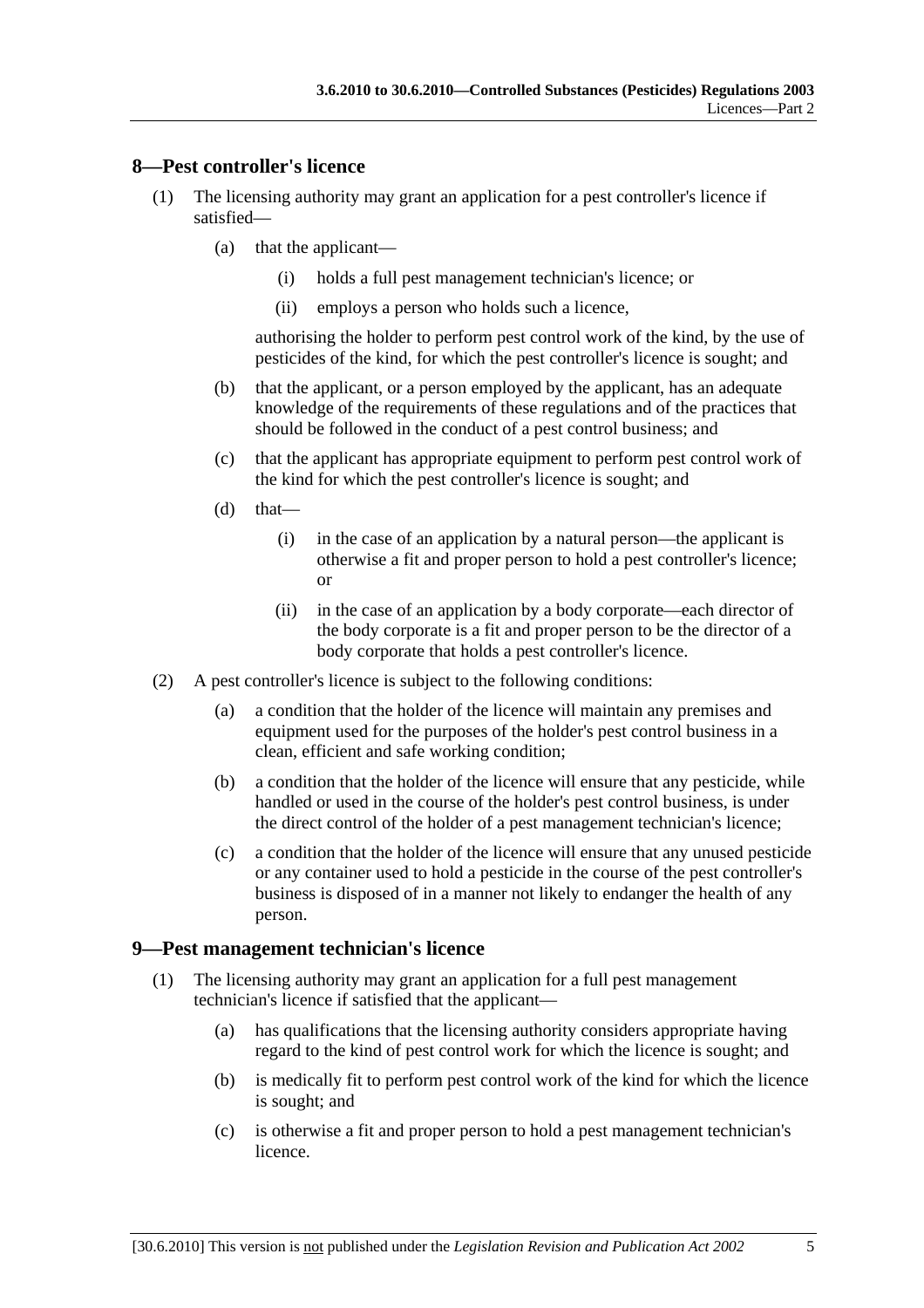- (2) A person who does not have the qualifications required for the grant of a full pest management technician's licence may apply to the licensing authority for a limited pest management technician's licence.
- (3) The licensing authority may grant an application for a limited pest management technician's licence if—
	- (a) the applicant gives to the licensing authority an undertaking that the applicant will, as soon as practicable after the grant of the licence, commence an appropriate course of instruction or training approved by the licensing authority to obtain the qualifications required for the grant of a full pest management technician's licence; and
	- (b) the licensing authority is satisfied that the applicant—
		- (i) is employed by a pest controller to perform pest control work under the supervision of the holder of a full pest management technician's licence; and
		- (ii) is medically fit to perform pest control work of the kind for which the licence is sought; and
		- (iii) is otherwise a fit and proper person to be licensed as a pest management technician.
- (4) A full pest management technician's licence or limited pest management technician's licence is subject to the following conditions:
	- (a) a condition that the holder of the licence will, while using pesticides, wear protective clothing sufficient to prevent contamination of the holder;
	- (b) a condition that the holder of the licence will keep suitable first aid materials available where pesticides are being used by the holder;
	- (c) a condition that the holder of the licence will not handle or use pesticides in a manner dangerous to the health of any person;
	- (d) a condition that the holder of the licence will dispose of any unused pesticide or any container used to hold a pesticide in a manner not likely to endanger the health of any person;
	- (e) a condition that the holder of the licence will, if a spillage of pesticides occurs, clean and decontaminate the area in which the spillage occurred in a manner approved by the licensing authority;
	- (f) a condition that the holder of the licence will submit to such medical examinations as the licensing authority considers necessary to monitor exposure of the holder to pesticides;
	- (g) a condition that the holder of the licence will submit to such assessments as the licensing authority considers necessary to ensure that the holder maintains an adequate knowledge of pest control work and pesticides of the kind authorised by the licence.
- (5) A limited pest management technician's licence is subject to a condition that the holder of the licence will not make recommendations or give advice to any person concerning the use of pesticides.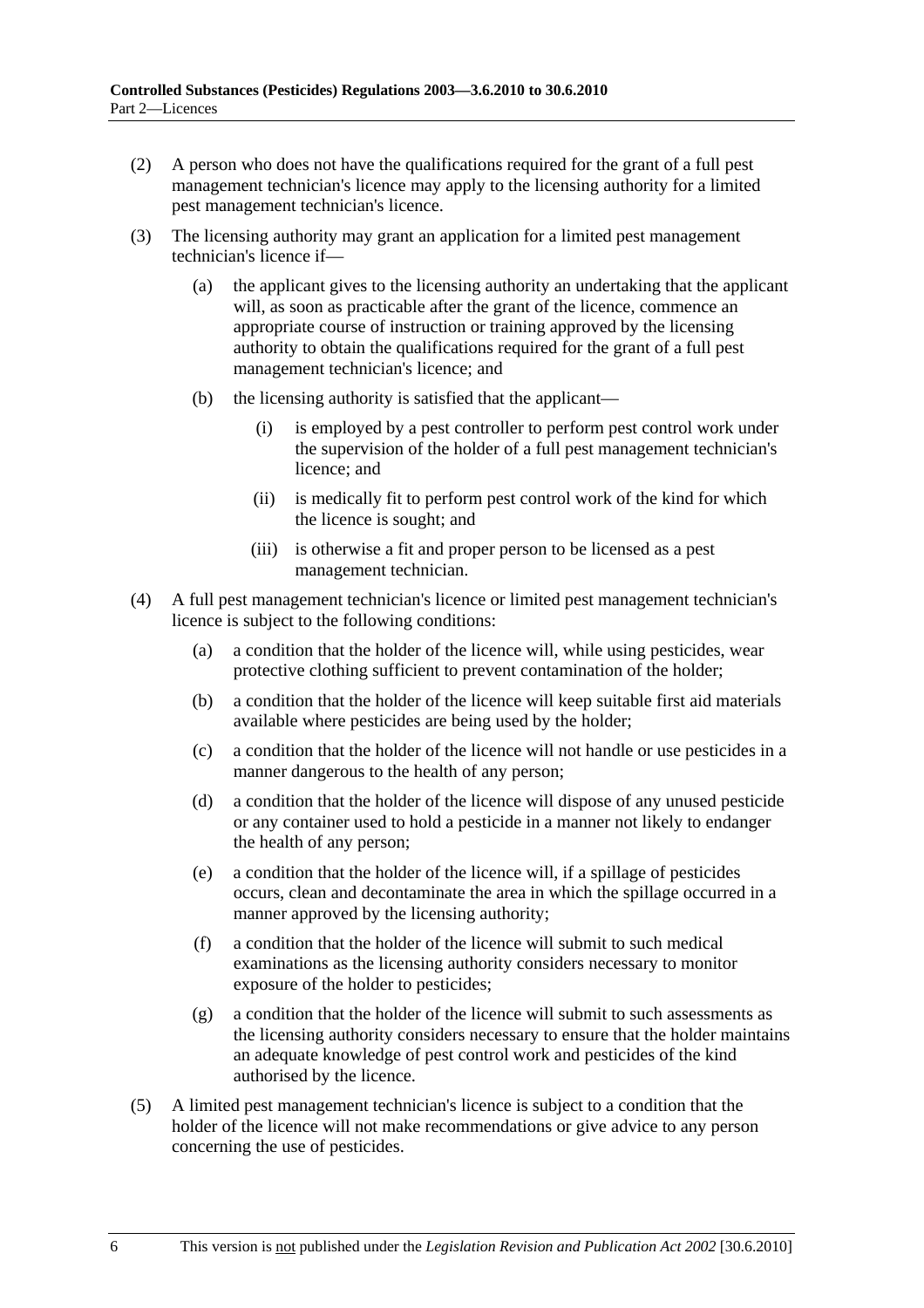(6) An application for a pest management technician's licence cannot be made except by, or on behalf of, a natural person.

### **10—Conditions of licence**

- (1) A licence under these regulations is subject to—
	- (a) such conditions as are imposed by these regulations; and
	- (b) such other conditions as the licensing authority thinks fit to impose and specifies in the licence or by notice in writing given personally or by post to the holder of the licence.
- (2) The holder of a licence under these regulations must not contravene or fail to comply with a condition of the licence.

Maximum penalty: \$5 000.

Expiation fee: \$315.

#### **11—Term and renewal of licence**

- (1) The term of a pest controller's licence or full pest management technician's licence is 1 year or 3 years at the option of the applicant, and such a licence may, on application made to the licensing authority before the expiry of the licence, be renewed for successive terms of 1 year or 3 years, at the option of the applicant.
- (2) A limited pest management technician's licence expires—
	- (a) on the first anniversary of the date of its grant; or
	- (b) in the case of a licence that has been renewed—
		- (i) on the first anniversary of the date of its renewal; or
		- (ii) if the licensing authority has extended the term of the licence—at the end of the period of extension.
- (3) The licensing authority may, on application made by the holder of a limited pest management technician's licence before the expiry of the licence, extend the term of the licence for a period not exceeding 6 months if, in the opinion of the licensing authority, it is fair in the circumstances of the particular case to allow the holder of the licence further time to do whatever is necessary for the holder to qualify for the grant of a full pest management technician's licence.
- (4) A limited pest management technician's licence may be renewed once by the licensing authority on application made before the expiry of the licence.

#### **12—Exemptions**

- (1) The licensing authority may exempt a person from the obligation to hold a licence under these regulations on such conditions as the licensing authority thinks fit.
- (2) The licensing authority may, by notice in writing given personally or by post to a person granted an exemption under this regulation, vary or revoke the exemption.
- (3) The licensing authority must not grant or vary an exemption unless satisfied that pest control work performed in compliance with the conditions of the exemption as granted or varied will not entail any significant risk to public health or the environment.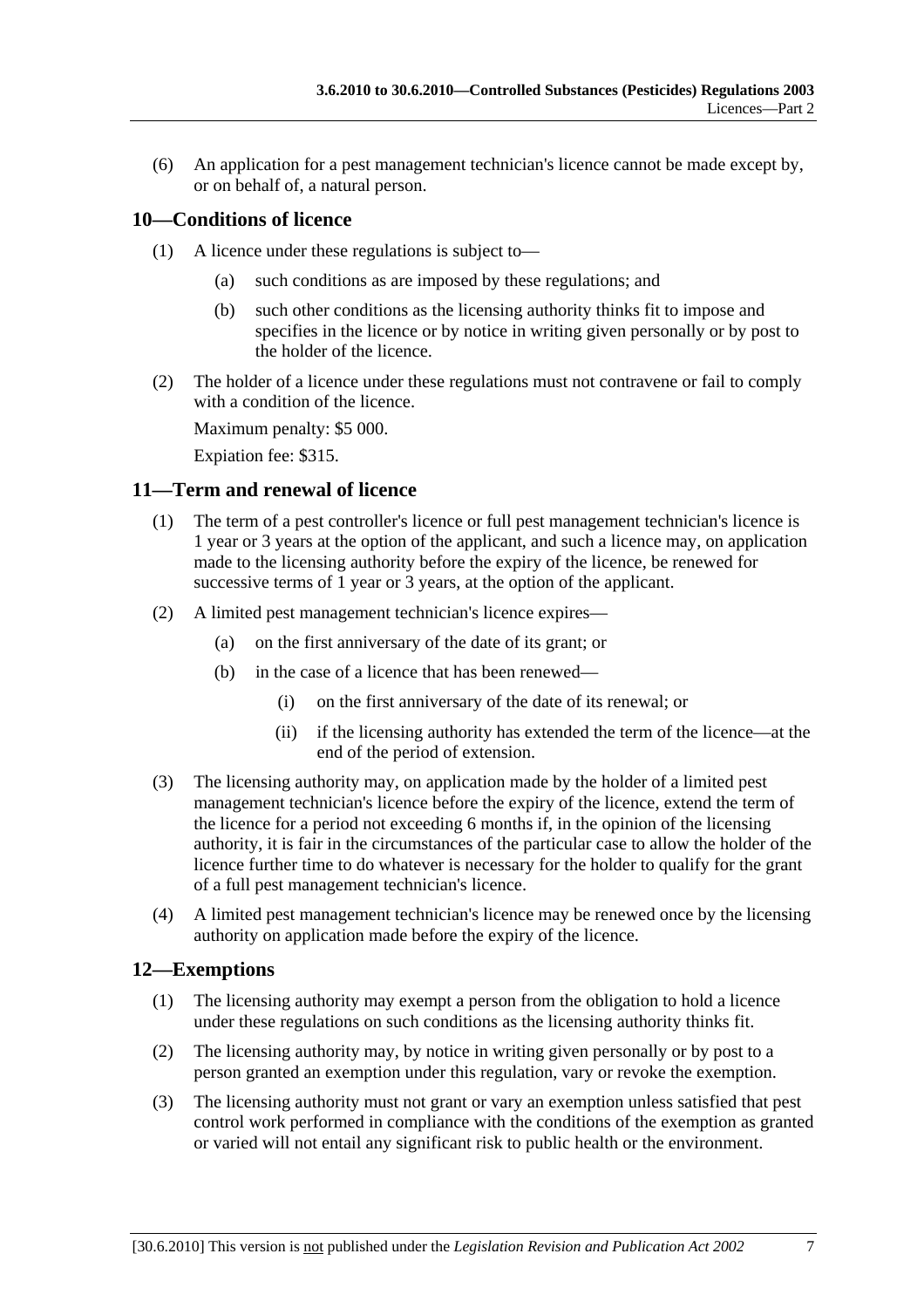(4) A person who contravenes, or fails to comply with, a condition of an exemption under this regulation is guilty of an offence.

Maximum penalty: \$5 000.

Expiation fee: \$315.

#### **13—Variation of licence**

- (1) The licensing authority may, by notice in writing given personally or by post to the holder of a licence under these regulations—
	- (a) vary the licence to extend or limit the kind of pest control work authorised by, or the kind of pesticides that may be used pursuant to, the licence; or
	- (b) vary or revoke a condition of the licence imposed by the licensing authority, or impose a further condition on the licence.
- (2) The powers conferred by subregulation (1) may be exercised—
	- (a) on the application of the holder of the licence; or
	- (b) if the licensing authority is of the opinion that there are proper reasons for doing so.

#### **14—Suspension or cancellation of licence**

The licensing authority may, by notice in writing given personally or by post to the holder of a licence under these regulations, suspend or cancel the licence if satisfied—

- (a) that the holder made a false statement or furnished false information in applying for the grant, renewal or variation of the licence; or
- (b) that the holder has been found guilty of an offence against the Act or these regulations or any other law relating to pesticides (including a law of another State or a Territory); or
- $(c)$  that—
	- (i) in the case of a licence held by a natural person—
		- (A) the holder's health will be seriously endangered if he or she continues to perform pest control work of the kind authorised by the licence; or
		- (B) the holder is no longer competent to perform pest control work of the kind authorised by the licence; or
		- (C) the holder is for any other reason no longer a fit and proper person to hold the licence; or
	- (ii) in the case of a pest controller's licence held by a body corporate—a director of the body corporate is no longer a fit and proper person to be the director of a body corporate that holds a pest controller's licence.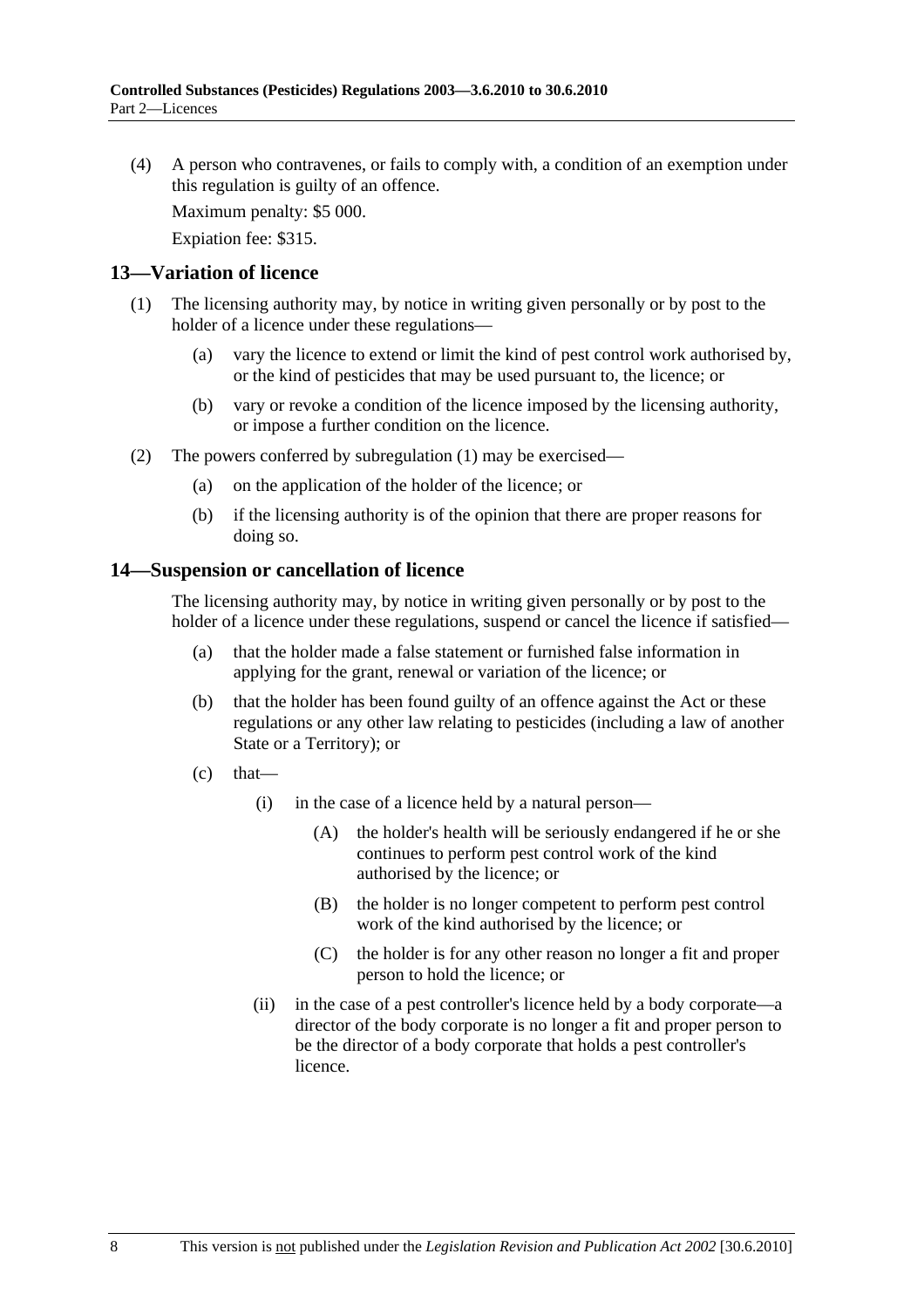### **15—Right of appeal**

- (1) The following appeals may be made to the Administrative and Disciplinary Division of the District Court:
	- (a) an applicant for a licence under these regulations may appeal against a decision of the licensing authority—
		- (i) to refuse to grant the licence; or
		- (ii) to impose particular conditions on the licence;
	- (b) a person who holds or formerly held a licence under these regulations may appeal against a decision of the licensing authority—
		- (i) to suspend or cancel the licence; or
		- (ii) to vary the licence; or
		- (iii) to impose or vary particular conditions on the licence.
- (2) Subject to this regulation, an appeal must be instituted within 1 month of the making of the decision appealed against.
- (3) The licensing authority must, on application by a person seeking to appeal a decision of the licensing authority, state in writing the reasons for the decision.
- (4) If the reasons of the licensing authority are not given in writing at the time of making a decision and the person affected by the decision, within 1 month of the making of the decision, requires the licensing authority to state the reasons in writing, the time for instituting an appeal runs from the time when the person receives the written statement of those reasons.

## **Part 3—Duties of pest controllers and pest management technicians**

#### **16—Storage of pesticides**

- (1) A pest controller must ensure that a pesticide stored in the course of the pest controller's business is kept in a prescribed container that—
	- (a) is kept securely closed; and
	- (b) is housed in a structure that—
		- (i) is roofed; and
		- (ii) has a floor impervious to water; and
		- (iii) is adequately ventilated; and
		- (iv) is locked when unattended; and
		- (v) has an adequate supply of water available to wash any spillage of pesticide that may occur; and
		- (vi) is so situated or constructed that a spillage of pesticide cannot drain into a water supply or watercourse or soak into the soil.

Maximum penalty: \$2 500.

Expiation fee: \$210.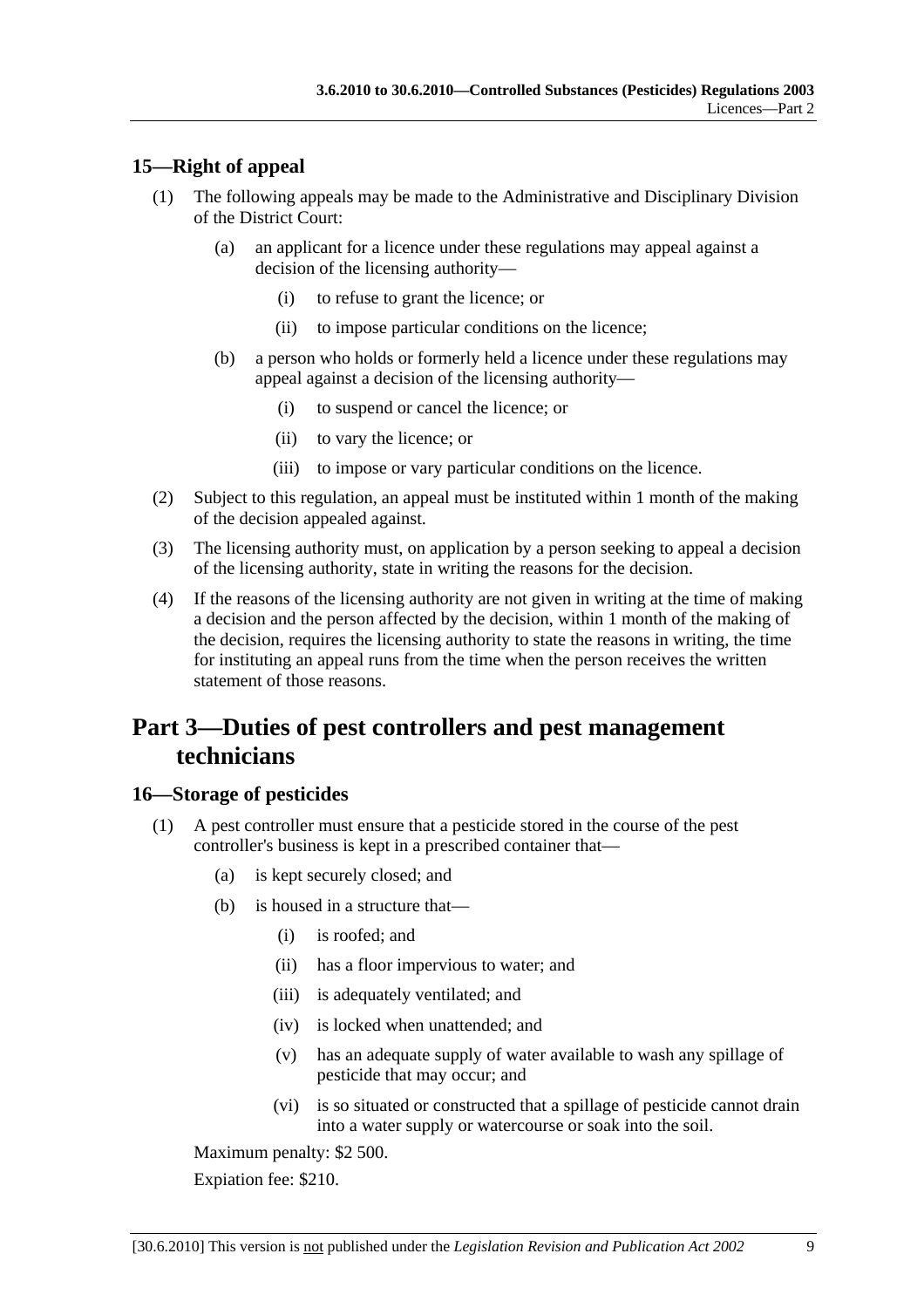(2) In this regulation—

*prescribed container* means—

- (a) a container that bears an approved label; or
- (b) a container of a kind approved by the licensing authority for the purposes of this regulation.

#### **17—Transport of pesticides**

- (1) A pest controller must ensure that the following provisions are complied with in relation to the transport of a pesticide in the course of the pest controller's business:
	- (a) the pesticide must be transported in a securely closed container that—
		- (i) in the case of a pesticide registered under the Agvet Code—bears the approved label for containers of that pesticide; or
		- (ii) in the case of a pesticide that is not registered under the Agvet Code but is the subject of a Part 7 permit—bears a label that contains adequate instructions relating to the matters referred to in section  $14(3)(g)$  of the Agvet Code;
	- (b) the pesticide must not be left in an unattended vehicle unless the vehicle has an enclosed storage facility that forms part of or is securely fixed to the structure of the vehicle and the pesticide is kept securely locked in that storage facility;
	- (c) the driving compartment of the vehicle used to transport the pesticide must be separated from the pesticide storage area by a gas-tight barrier.

Maximum penalty: \$2 500.

Expiation fee: \$210.

- (2) Subregulation (1)(a) does not apply if pesticide is transported in a securely closed spray tank that—
	- (a) forms part of or is securely fixed to the structure of the vehicle being used to transport the pesticide; and
	- (b) is prominently marked with—
		- (i) the word "CAUTION" or "POISON" or any other warning approved by the licensing authority; and
		- (ii) the name of the pesticide.

#### **18—Compliance with prescribed standards and codes of practice**

 (1) A pest controller must ensure that the requirements of the prescribed standards and codes of practice are complied with in relation to pest control work carried out in the course of the pest controller's business.

Maximum penalty: \$5 000.

Expiation fee: \$315.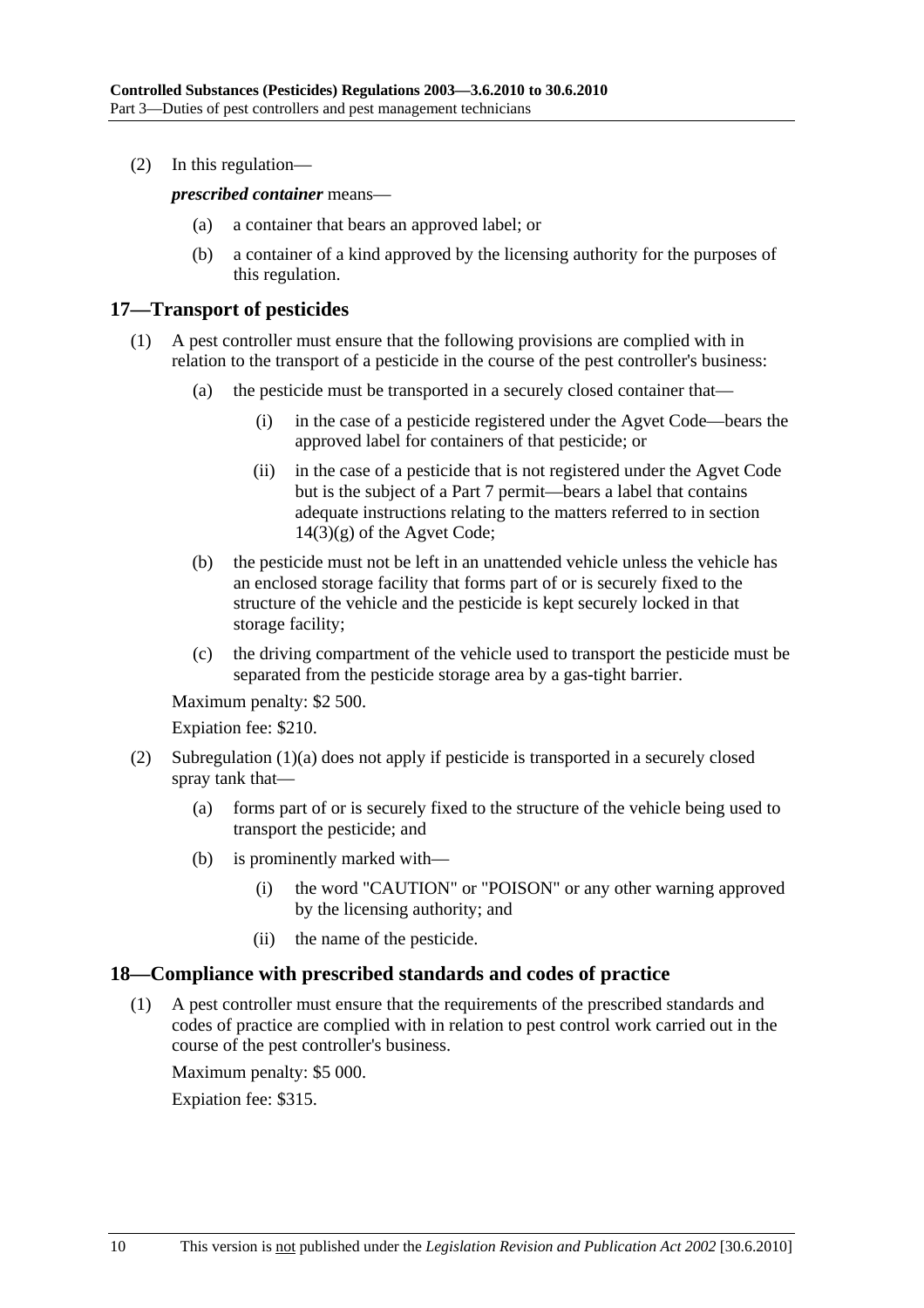(2) A pest management technician must perform pest control work in accordance with the prescribed standards and codes of practice.

Maximum penalty: \$5 000.

Expiation fee: \$315.

- (3) For the purposes of this regulation, the prescribed standards and codes of practice are—
	- (a) AS 3660.1—2000 published by Standards Australia as amended from time to time; and
	- (b) AS 3660.2—2000 published by Standards Australia as amended from time to time; and
	- (c) *South Australian Health Commission Code of Practice for Diluting Pesticides from a Water Supply* published by the South Australian Health Commission on 19 May 1988 (*Gazette 30.6.2004 p1280*) as amended from time to time; and
	- (d) *South Australian Health Commission Termiticides (Safe Use) Code of Practice* published by the South Australian Health Commission on 19 May 1988 (*Gazette 19.5.1988 p1285*) as amended from time to time.

### **19—Compliance with Agvet Code**

- (1) A pest controller must, in relation to a pesticide registered under the Agvet Code, ensure that—
	- (a) the directions stated on the approved label for the container for the pesticide are complied with in relation to the handling or use of the pesticide in the course of the pest controller's business; and
	- (b) the pesticide is not used in the course of the pest controller's business for a purpose not stated on the approved label,

unless the pesticide is the subject of a Part 7 permit.

Maximum penalty: \$5 000.

Expiation fee: \$315.

- (2) A pest controller must, in relation to a pesticide that is the subject of a Part 7 permit, ensure that—
	- (a) the conditions of the permit are complied with in relation to the handling or use of the pesticide in the course of the pest controller's business; and
	- (b) the pesticide is not used in the course of the pest controller's business for a purpose not authorised by the permit.

Maximum penalty: \$5 000.

Expiation fee: \$315.

- (3) A pest management technician—
	- (a) must perform pest control work using a pesticide that is registered under the Agvet Code in accordance with the directions stated on the approved label for the container for the pesticide; and
	- (b) must not use the pesticide for a purpose not stated on the approved label,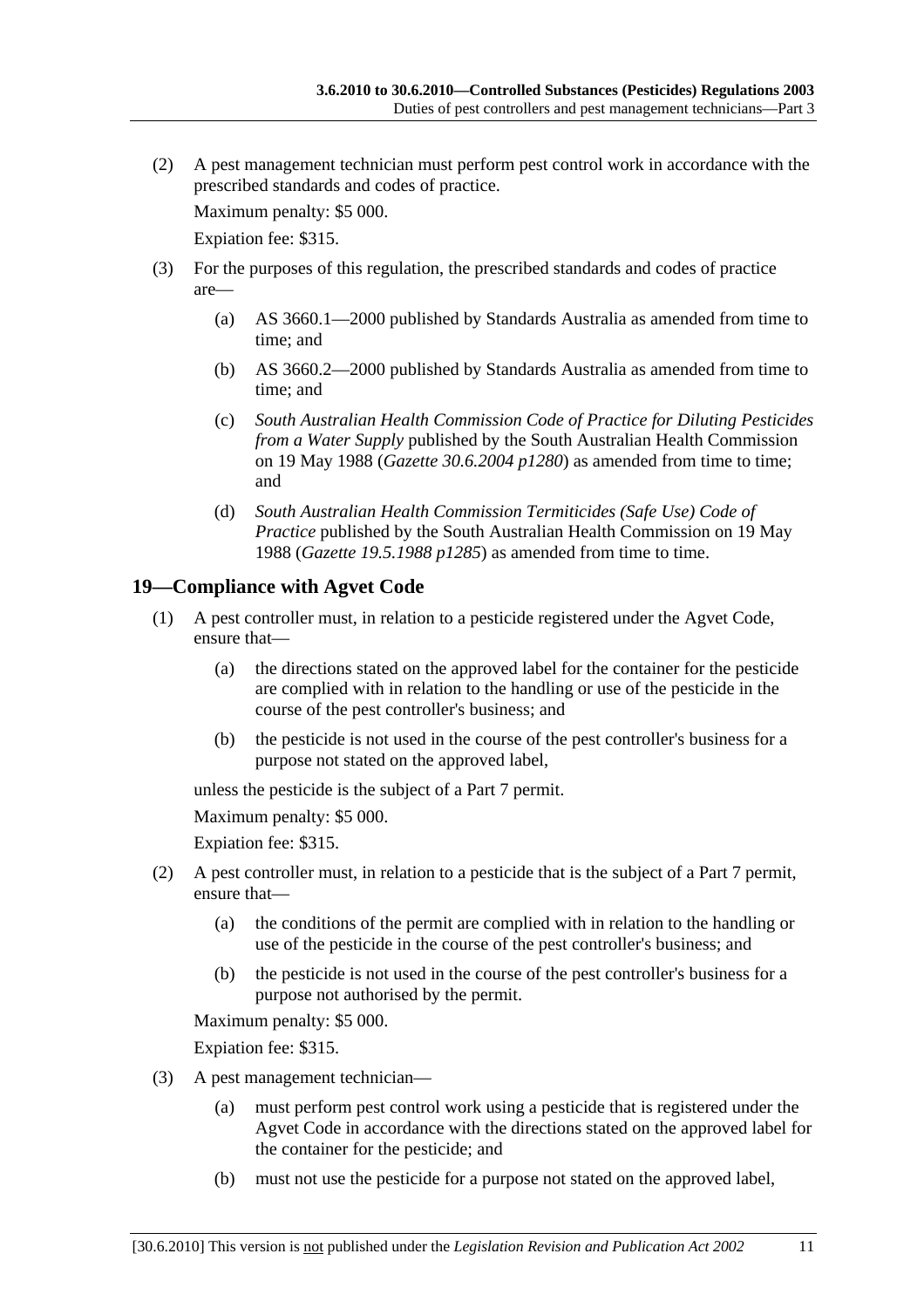unless the pesticide is the subject of a Part 7 permit.

Maximum penalty: \$5 000.

Expiation fee: \$315.

- (4) A pest management technician—
	- (a) must perform pest control work using a pesticide that is the subject of a Part 7 permit in accordance with the conditions of the permit; and
	- (b) must not use the pesticide for a purpose not authorised by the permit.

Maximum penalty: \$5 000.

Expiation fee: \$315.

#### **20—Reporting of certain spillages of pesticide**

If a person who holds a licence under these regulations observes a spillage of pesticide that, because of its magnitude or location, or because of the toxicity of the pesticide involved—

- (a) requires assistance to be managed; or
- (b) is such that it may have an immediate impact on the environment or the health or safety of members of the public,

the person must immediately report the spillage to the licensing authority or a police officer.

Maximum penalty: \$5 000.

Expiation fee: \$315.

#### **21—Records to be kept by pest controllers**

- (1) A pest controller must, in relation to each pest management technician employed in the pest controller's business, keep a record of—
	- (a) the technician's name and address; and
	- (b) the technician's date of birth; and
	- (c) the date on which the technician commenced employment with the pest controller; and
	- (d) the date on which the technician ceased employment with the pest controller; and
	- (e) the pesticides handled or used by the technician in the course of that employment.

Maximum penalty: \$2 500.

Expiation fee: \$210.

 (2) A pest controller must, within 28 days after a pest management technician ceases to be employed in the pest controller's business, forward a copy of the records kept under subregulation (1) to the licensing authority.

Maximum penalty: \$2 500.

Expiation fee: \$210.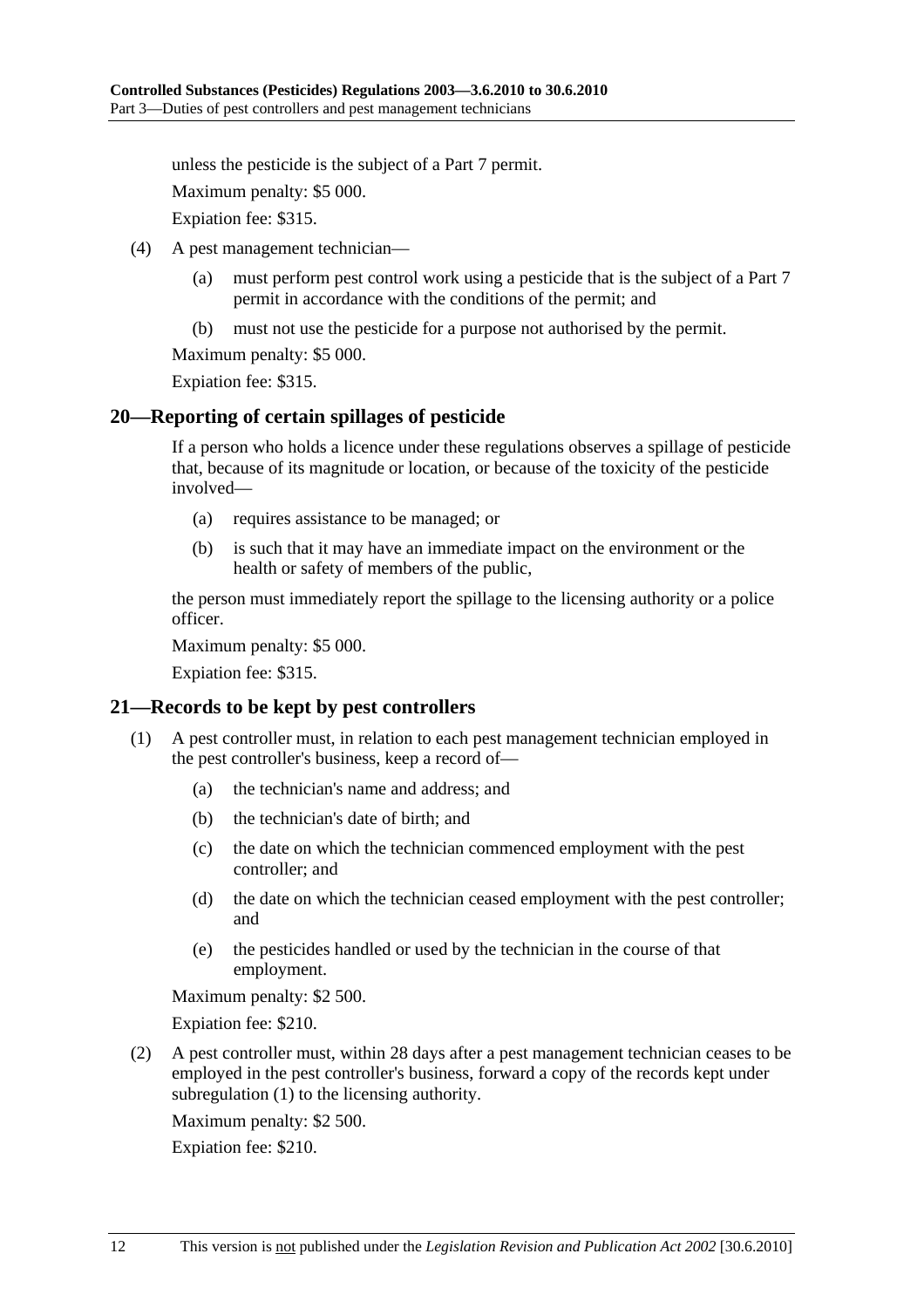(3) A pest controller must retain a record kept under subregulation (1) for 7 years after the date of the last entry made in it.

Maximum penalty: \$2 500.

Expiation fee: \$210.

- (4) A pest controller must, in relation to each application of pesticide in the course of the pest controller's business, keep a record of—
	- (a) the date, time and location of the application; and
	- (b) the name and quantity of the pesticide applied; and
	- (c) the name of the pest management technician who applied the pesticide; and
	- (d) the proximity of other people to the area where the pesticide was applied; and
	- (e) in the case of a pesticide applied outdoors—the prevailing weather conditions in the area where the pesticide was applied; and
	- (f) in the case of a termiticide applied to a site before or during the construction of a building—
		- (i) the total surface area of the land or building treated with the termiticide; and
		- (ii) the name and principal place of business of the supplier of the termiticide.

Maximum penalty: \$2 500.

Expiation fee: \$210.

 (5) A pest controller must retain a record kept under subregulation (4) for 7 years after the date it was made.

Maximum penalty: \$2 500.

Expiation fee: \$210.

 (6) A pest controller must, on request by the licensing authority in writing, provide the licensing authority with specified information contained in a record kept under this regulation within the time specified in the request.

Maximum penalty: \$2 500.

Expiation fee: \$210.

#### **22—Duty of holder of pest controller's licence to notify change of business name or address**

The holder of a pest controller's licence must, within 14 days of any change in—

- (a) any business name under which the holder carries on the pest control business; or
- (b) the holder's business or registered address,

give the licensing authority written notice of the change.

Maximum penalty: \$250.

Expiation fee: \$80.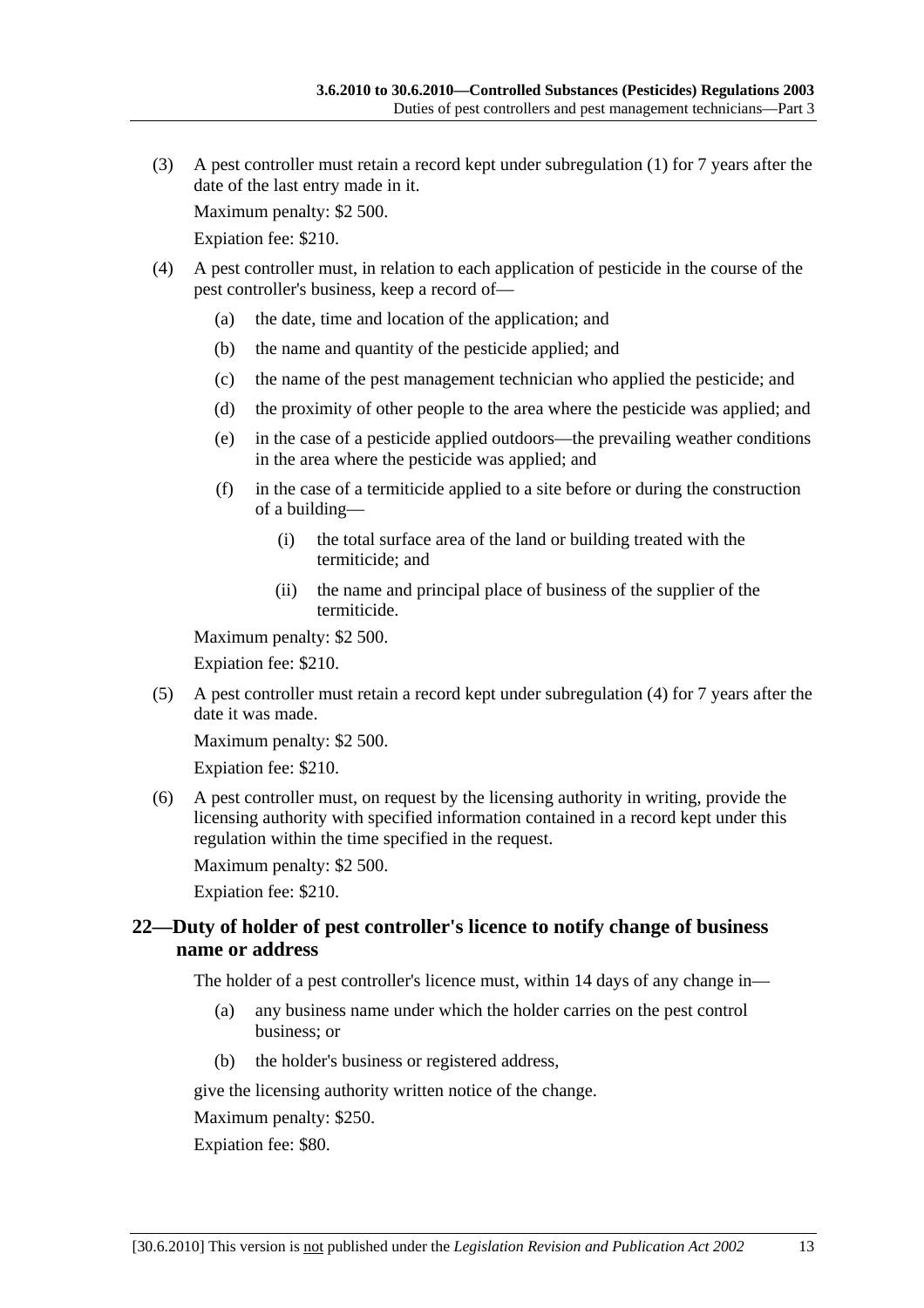### **23—Duty of holder of limited pest management technician's licence to notify change or cessation of employment**

The holder of a limited pest management technician's licence must, within 14 days of—

- (a) changing employment from one pest controller to another; or
- (b) ceasing to be employed as a pest management technician,

give the licensing authority written notice of the change or cessation of employment. Maximum penalty: \$250.

Expiation fee: \$80.

## **Part 4—Miscellaneous**

#### **24—Applications**

- (1) An application under these regulations must—
	- (a) be made in a manner and form approved by the licensing authority; and
	- (b) be accompanied by the appropriate fee set out in Schedule 1.
- (2) A person who makes an application under these regulations must, if the licensing authority so requires—
	- (a) provide the licensing authority with specified information to enable the licensing authority to determine the application; and
	- (b) verify, by statutory declaration, information furnished for the purposes of the application.

#### **25—False or misleading statement**

A person must not make a statement that is false or misleading in a material particular (whether by reason of the inclusion or omission of any particular) in any information provided under these regulations.

Maximum penalty: \$5 000.

## **Schedule 1—Fees**

1 On application for the issue or renewal of a pest controller's licence—

| $\sim$ $\sim$ | $\sim$ | .<br>$\cdots$<br>.        |          |
|---------------|--------|---------------------------|----------|
|               |        | (b) for $3 \text{ years}$ | \$777.00 |
|               |        | (a) for 1 year            | \$259.00 |

2 On application for the issue or renewal of a full pest management technician's licence—

| for 1 year<br>(a)                                                                                | \$64.00  |
|--------------------------------------------------------------------------------------------------|----------|
| for 3 years<br>(b)                                                                               | \$192.00 |
| On application for the issue of a limited pest management technician's licence                   | \$64.00  |
| On application for an extension of the term of a limited pest management technician's<br>licence | \$24.90  |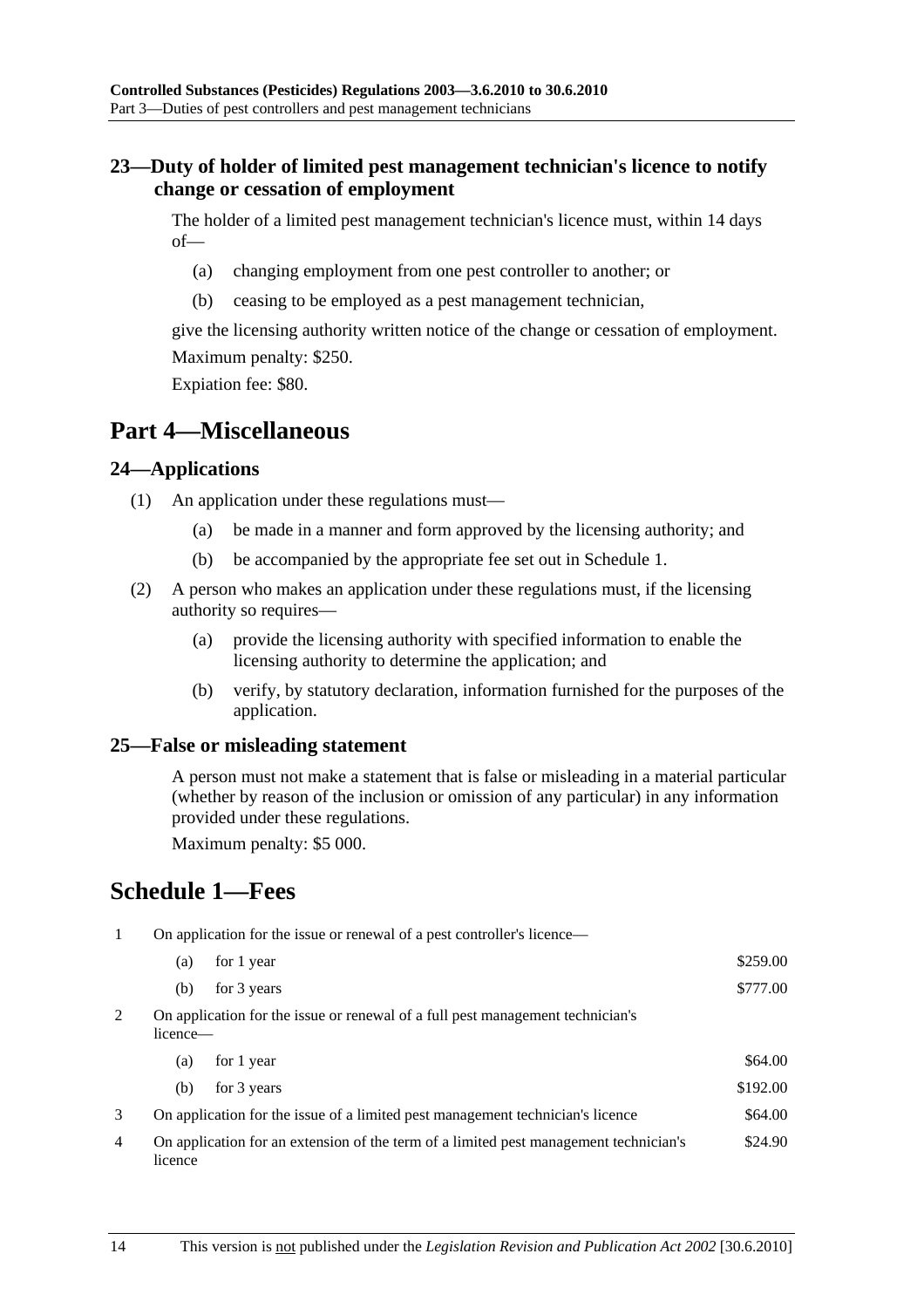## **Schedule 2—Revocation and transitional provisions**

## **Part 1—Revocation of** *Controlled Substances (Pesticide) Regulations 1988*

### **1—Revocation of regulations**

The *Controlled Substances (Pesticide) Regulations 1988* are revoked.

## **Part 2—Transitional provisions**

#### **2—Interpretation**

In this clause—

*revoked regulations* means the regulations revoked by clause 1.

#### **3—Continuation of licences**

- (1) A pest controller's licence under the revoked regulations in force immediately before the commencement of these regulations continues in force under these regulations, subject to its terms and conditions, as a pest controller's licence under these regulations for the balance of the term for which it was granted or last renewed.
- (2) A pest operator's licence grade 1 under the revoked regulations in force immediately before the commencement of these regulations continues in force under these regulations, subject to its terms and conditions, as a limited pest management technician's licence under these regulations for the balance of the term for which it was granted or last renewed.
- (3) A pest operator's licence grade 2 under the revoked regulations in force immediately before the commencement of these regulations continues in force under these regulations, subject to its terms and conditions, as a limited pest management technician's licence under these regulations for a term expiring on the first anniversary of the commencement of these regulations.
- (4) A pest operator's licence grade 3 under the revoked regulations in force immediately before the commencement of these regulations continues in force under these regulations, subject to its terms and conditions, as a full pest management technician's licence under these regulations for the balance of the term for which it was granted or last renewed.

#### **4—Continuation of exemptions**

An exemption under the revoked regulations in force immediately before the commencement of these regulations continues in force under these regulations, subject to its terms and conditions, as an exemption under these regulations.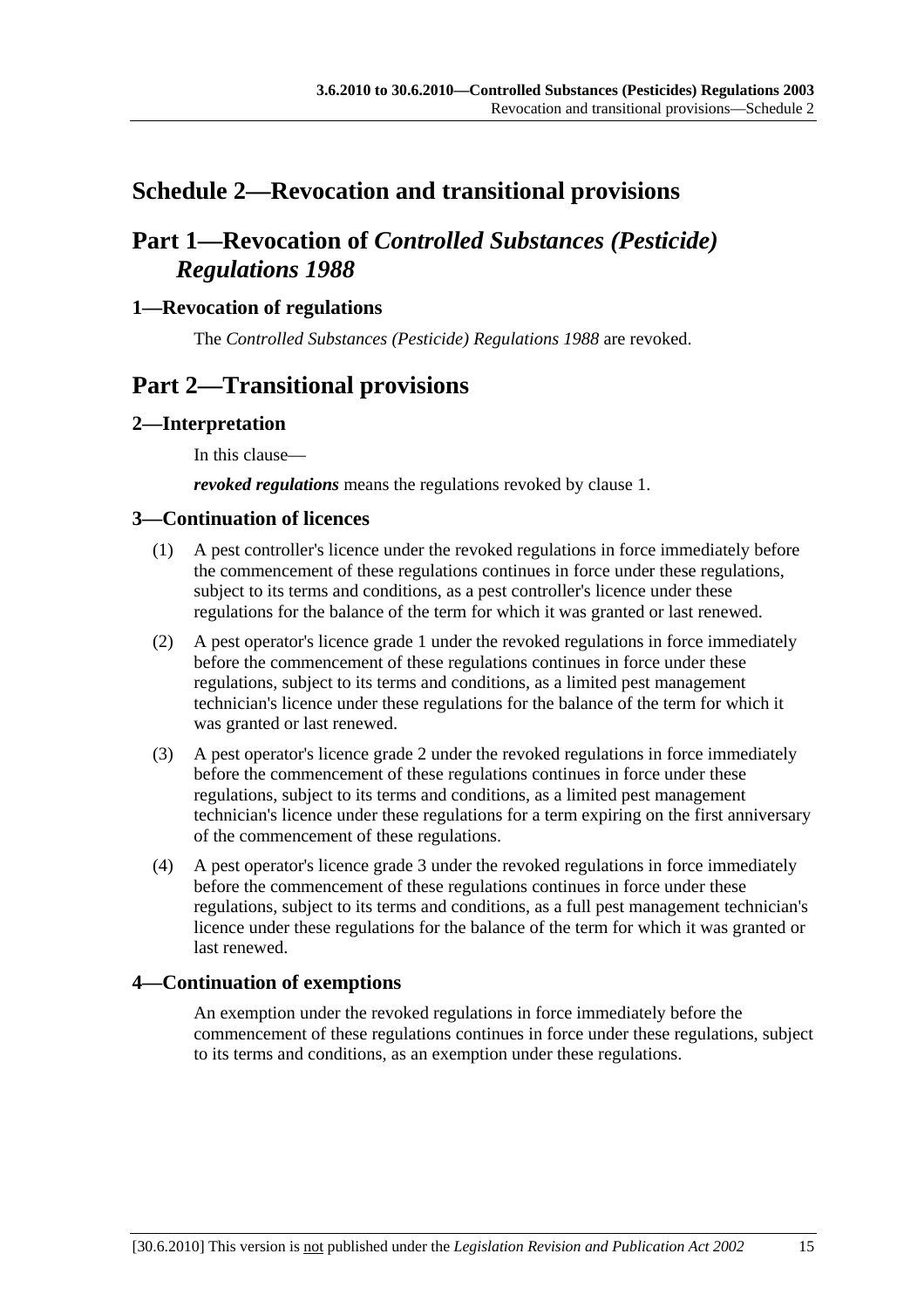# **Legislative history**

### **Notes**

- Variations of this version that are uncommenced are not incorporated into the text.
- Please note—References in the legislation to other legislation or instruments or to titles of bodies or offices are not automatically updated as part of the program for the revision and publication of legislation and therefore may be obsolete.
- Earlier versions of these regulations (historical versions) are listed at the end of the legislative history.
- For further information relating to the Act and subordinate legislation made under the Act see the Index of South Australian Statutes or www.legislation.sa.gov.au.

## **Principal regulations and variations**

New entries appear in bold.

| Year No |     | Reference               | Commencement     |
|---------|-----|-------------------------|------------------|
| 2003    | 175 | Gazette 21.8.2003 p3310 | $1.9.2003$ : r 2 |
| 2004 78 |     | Gazette 27.5.2004 p1523 | $1.7.2004$ : r 2 |
| 2005 47 |     | Gazette 26.5.2005 p1387 | $1.7.2005$ : r 2 |
| 2006 75 |     | Gazette 15.6.2006 p1693 | $1.7.2006$ : r 2 |
| 2007    | 148 | Gazette 7.6.2007 p2539  | $1.7.2007$ : r 2 |
| 2008    | 118 | Gazette 5.6.2008 p2097  | $1.7.2008$ : r 2 |
| 2009    | 113 | Gazette 4.6.2009 p2550  | $1.7.2009$ : r 2 |
| 2010 39 |     | Gazette 3.6.2010 p2160  | 3.6.2010: r2     |
| 2010    | 72  | Gazette 10.6.2010 p2740 | $1.7.2010$ : r 2 |
|         |     |                         |                  |

## **Provisions varied**

New entries appear in bold.

Entries that relate to provisions that have been deleted appear in italics.

| Provision      | How varied                                                                | Commencement |
|----------------|---------------------------------------------------------------------------|--------------|
| r2             | omitted under the Legislation Revision and<br><b>Publication Act 2002</b> | 1.7.2004     |
| r <sub>3</sub> |                                                                           |              |
| pesticide      | varied by 39/2010 r 4                                                     | 3.6.2010     |
| r 11           |                                                                           |              |
| r 11(1)        | substituted by $39/2010$ r 5                                              | 3.6.2010     |
| Sch 1          | substituted by $78/2004$ r 4                                              | 1.7.2004     |
|                | substituted by $47/2005$ r 4                                              | 1.7.2005     |
|                | substituted by $75/2006$ r 4                                              | 1.7.2006     |
|                | substituted by $148/2007$ r 4                                             | 1.7.2007     |
|                | substituted by $118/2008$ r 4                                             | 1.7.2008     |
|                | substituted by $113/2009$ r 4                                             | 1.7.2009     |
|                |                                                                           |              |